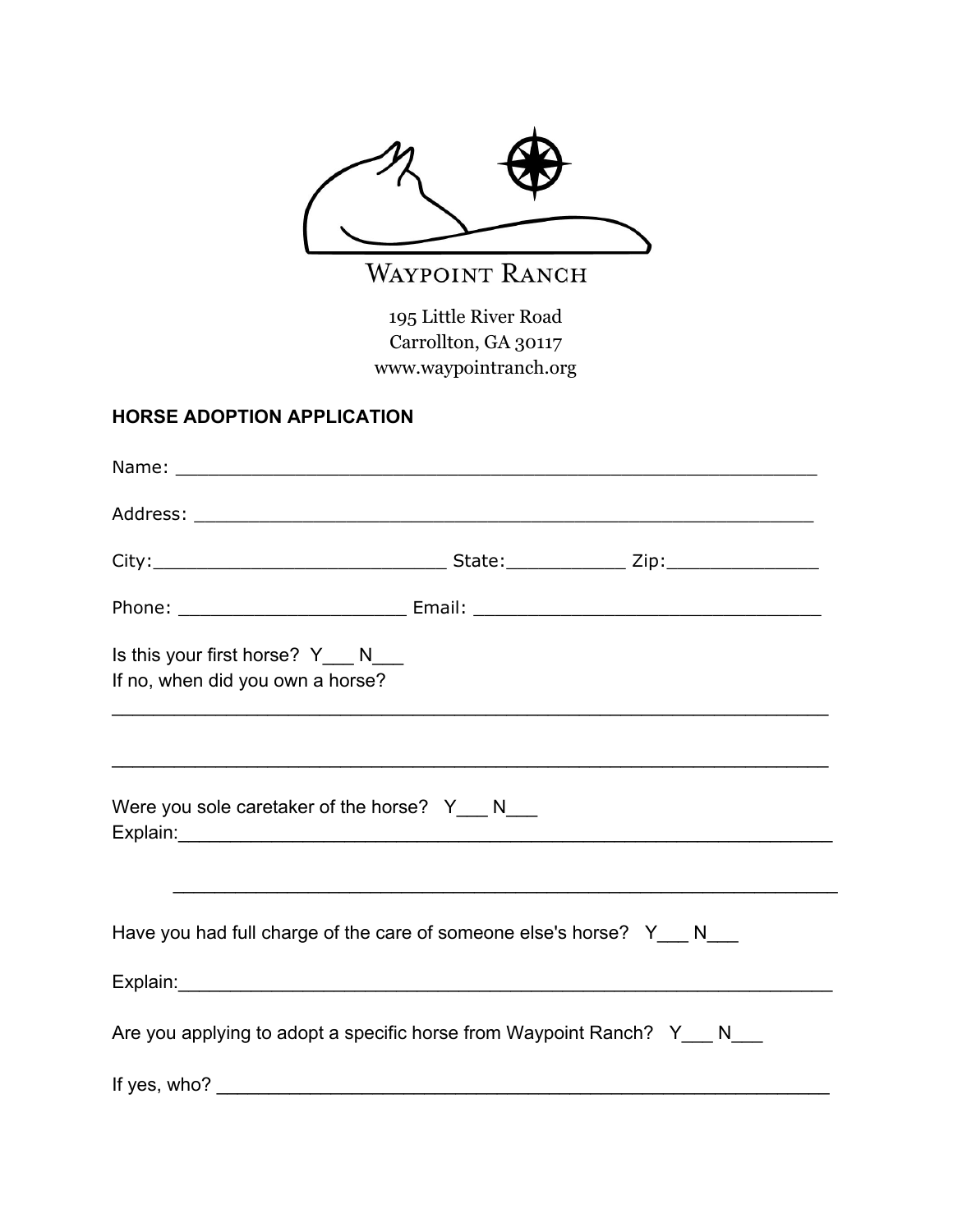If not applying for a specific horse, do you have a preference as to age, breed, gender, size, etc.?

\_\_\_\_\_\_\_\_\_\_\_\_\_\_\_\_\_\_\_\_\_\_\_\_\_\_\_\_\_\_\_\_\_\_\_\_\_\_\_\_\_\_\_\_\_\_\_\_\_\_\_\_\_\_\_\_\_\_\_\_\_\_\_\_\_\_\_\_\_\_

\_\_\_\_\_\_\_\_\_\_\_\_\_\_\_\_\_\_\_\_\_\_\_\_\_\_\_\_\_\_\_\_\_\_\_\_\_\_\_\_\_\_\_\_\_\_\_\_\_\_\_\_\_\_\_\_\_\_\_\_\_\_\_\_\_\_\_\_\_\_

\_\_\_\_\_\_\_\_\_\_\_\_\_\_\_\_\_\_\_\_\_\_\_\_\_\_\_\_\_\_\_\_\_\_\_\_\_\_\_\_\_\_\_\_\_\_\_\_\_\_\_\_\_\_\_\_\_\_\_\_\_\_\_\_\_\_\_\_\_\_

What other characteristics do you need (eg : a horse for a child)? \_\_\_\_\_\_\_\_\_\_\_\_\_\_\_\_\_\_\_\_\_\_\_\_\_\_\_\_\_\_\_\_\_\_\_\_\_\_\_\_\_\_\_\_\_\_\_\_\_\_\_\_\_\_\_\_\_\_\_\_\_\_\_\_\_\_\_\_\_\_ \_\_\_\_\_\_\_\_\_\_\_\_\_\_\_\_\_\_\_\_\_\_\_\_\_\_\_\_\_\_\_\_\_\_\_\_\_\_\_\_\_\_\_\_\_\_\_\_\_\_\_\_\_\_\_\_\_\_\_\_\_\_\_\_\_\_\_\_\_\_ Are you interested in a companion horse? \_\_\_\_\_\_\_\_\_\_\_\_\_\_\_\_\_\_\_\_\_\_\_\_\_\_\_\_\_\_\_\_\_\_\_\_ Who will be the primary rider/handler? \_\_\_\_\_\_\_\_\_\_\_\_\_\_\_\_\_\_\_\_\_\_\_\_Age:\_\_\_\_\_\_\_\_\_\_\_ Riding level: \_\_\_\_\_\_\_\_\_\_\_\_\_\_\_\_\_\_\_\_\_\_\_\_\_\_\_\_\_\_\_\_\_\_\_\_\_\_\_\_\_\_\_\_\_\_\_\_\_\_\_\_\_\_\_\_\_\_\_ Do you have a professional trainer if the horse you adopt is not within your experience level? \_\_\_\_\_\_\_\_ If so, who? \_\_\_\_\_\_\_\_\_\_\_\_\_\_\_\_\_\_\_\_\_\_\_\_\_\_\_\_\_\_\_\_\_\_\_\_\_\_\_\_\_\_\_\_\_\_\_ Will others handle and/or ride the horse? If so, under what circumstances? \_\_\_\_\_\_\_\_\_\_\_\_\_\_\_\_\_\_\_\_\_\_\_\_\_\_\_\_\_\_\_\_\_\_\_\_\_\_\_\_\_\_\_\_\_\_\_\_\_\_\_\_\_\_\_\_\_\_\_\_\_\_\_\_\_\_\_\_\_\_ \_\_\_\_\_\_\_\_\_\_\_\_\_\_\_\_\_\_\_\_\_\_\_\_\_\_\_\_\_\_\_\_\_\_\_\_\_\_\_\_\_\_\_\_\_\_\_\_\_\_\_\_\_\_\_\_\_\_\_\_\_\_\_\_\_\_\_\_\_\_ What kind of activities do you plan to pursue with the horse? (check all that apply) English\_\_\_\_\_\_\_ Western\_\_\_\_\_\_\_\_ Trail\_\_\_\_\_\_\_ Showing\_\_\_\_\_\_\_\_ Jumping\_\_\_\_\_\_\_\_\_ 4-H Roping Barrels Packing Other (please describe): \_\_\_\_\_\_\_\_\_\_\_\_\_\_\_\_\_\_\_\_\_\_\_\_\_\_\_\_\_\_\_\_\_\_\_\_\_\_\_\_\_\_\_\_\_\_\_\_\_\_\_\_\_\_\_\_\_\_\_\_\_\_\_\_\_\_\_\_

Where will horse live? Stall Cutdoors